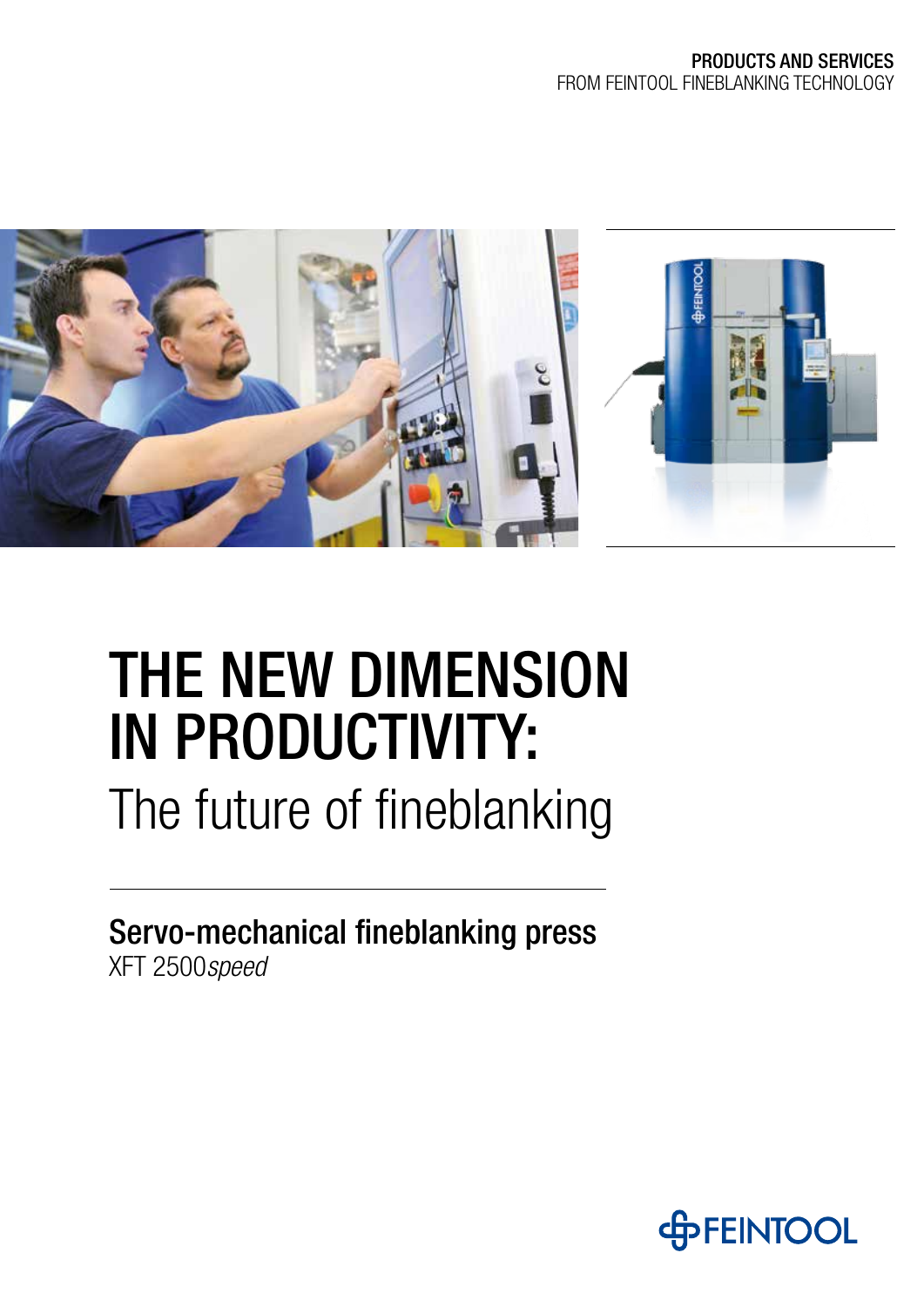



### **XFT 2500***speed***. The advantages**

 $\odot$ 

- $\blacktriangleright$  Doubled output
- $\blacktriangleright$  High flexibility
- $\blacktriangleright$  Maximum process reliability
- $\blacktriangleright$  Short retooling times
- $\blacktriangleright$  Long tool service lives
- $\blacktriangleright$  Energy efficiency
- $\blacktriangleright$  Low production costs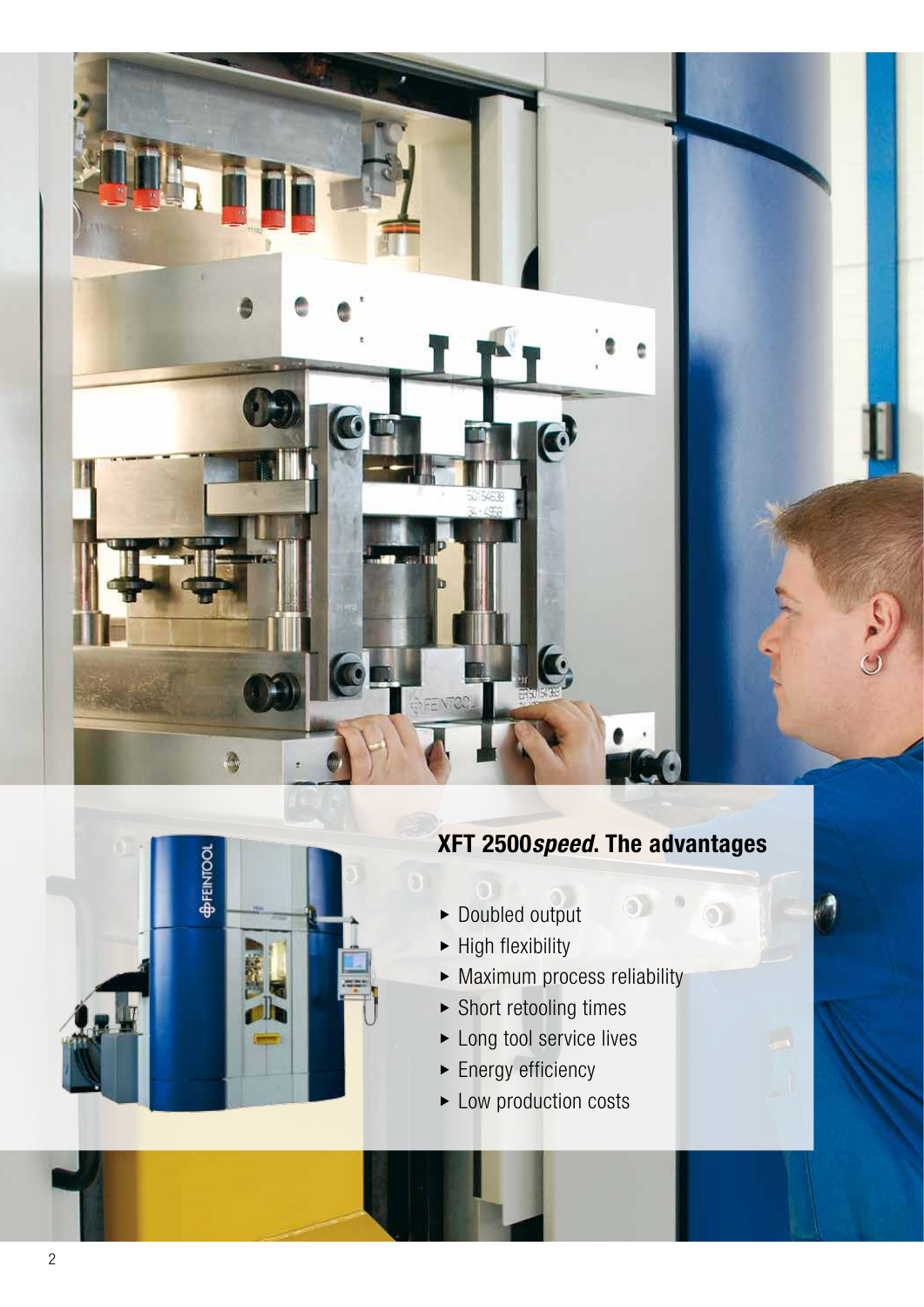# Productivity. Redefined

Built to make you successful

The XFT 2500*speed* fineblanking presses are causing a storm among Feintool customers. With rates of up to 140 strokes a minute in production, they represent a major advance on their predecessors. With its high performance, flexibility and process reliability, this press range offers your company everything it needs on its path to success.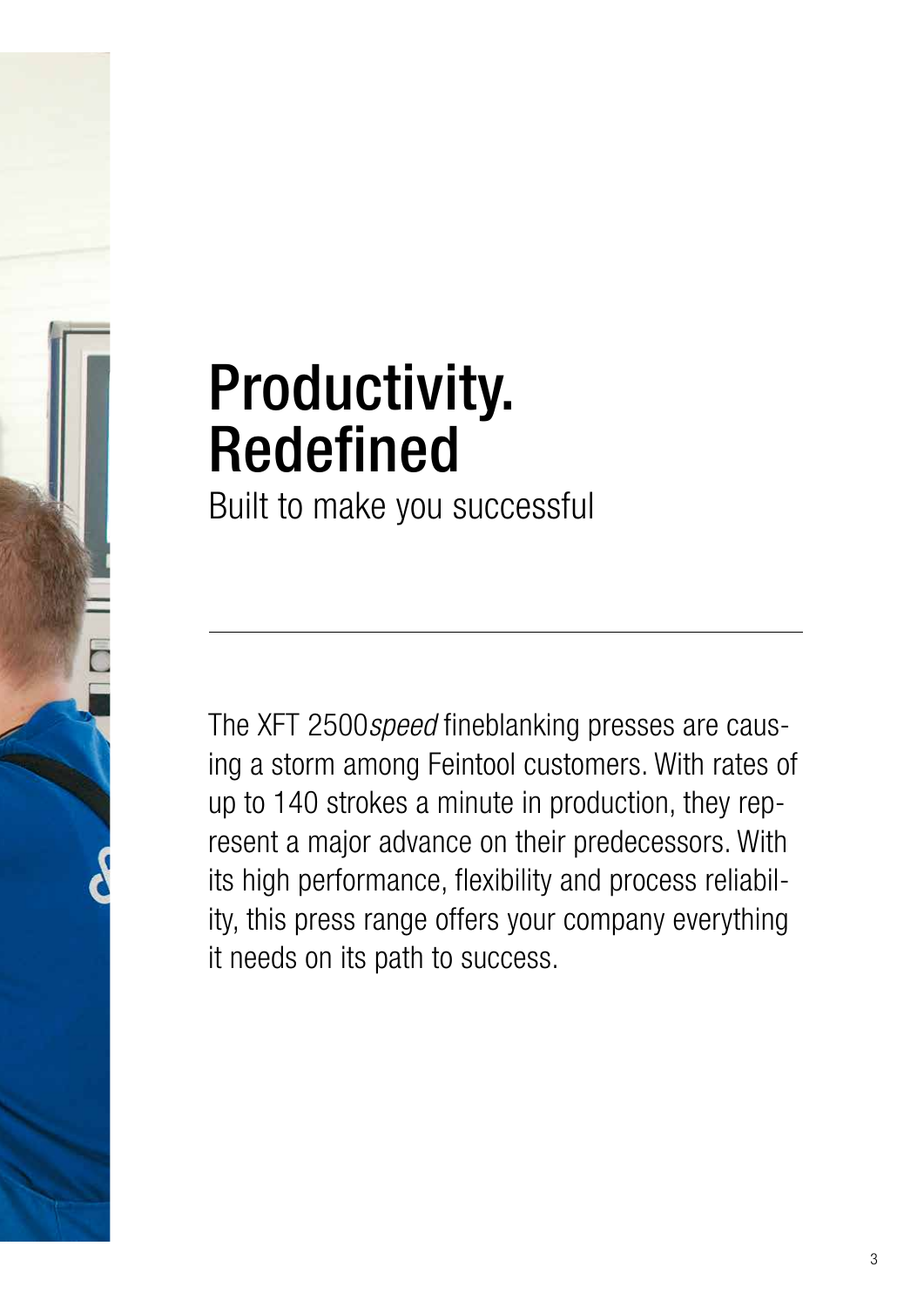# **DOUBLE YOUR OUTPUT. SIMPLY**

High stroke rates thanks to state-of-the-art servo technology



### **100% greater output, 100% satisfaction**

The XFT 2500*speed* is driven by two latest-generation servo motors. Compared to models with conventional drives, this press offers entirely new prospects for parts manufacturing: Using suitable tools, manufacturers can increase their output by up to 100%. This enables productivity at rates never before achieved – a critical success factor in highly competitive markets.

### **Up to 140 strokes per minute**

Thanks to its modern servo technology, the XFT 2500*speed* produces at anywhere from 5 to 140 strokes per minute. The press's stiffness and fully programmable sequences of operation ensure long tool lives even at high stroke rates.

- $\triangleright$  State-of-the-art servo-mechanical drive
- $\blacktriangleright$  100% output gain possible
- $\triangleright$  5 to 140 strokes per minute, 70 mm ram stroke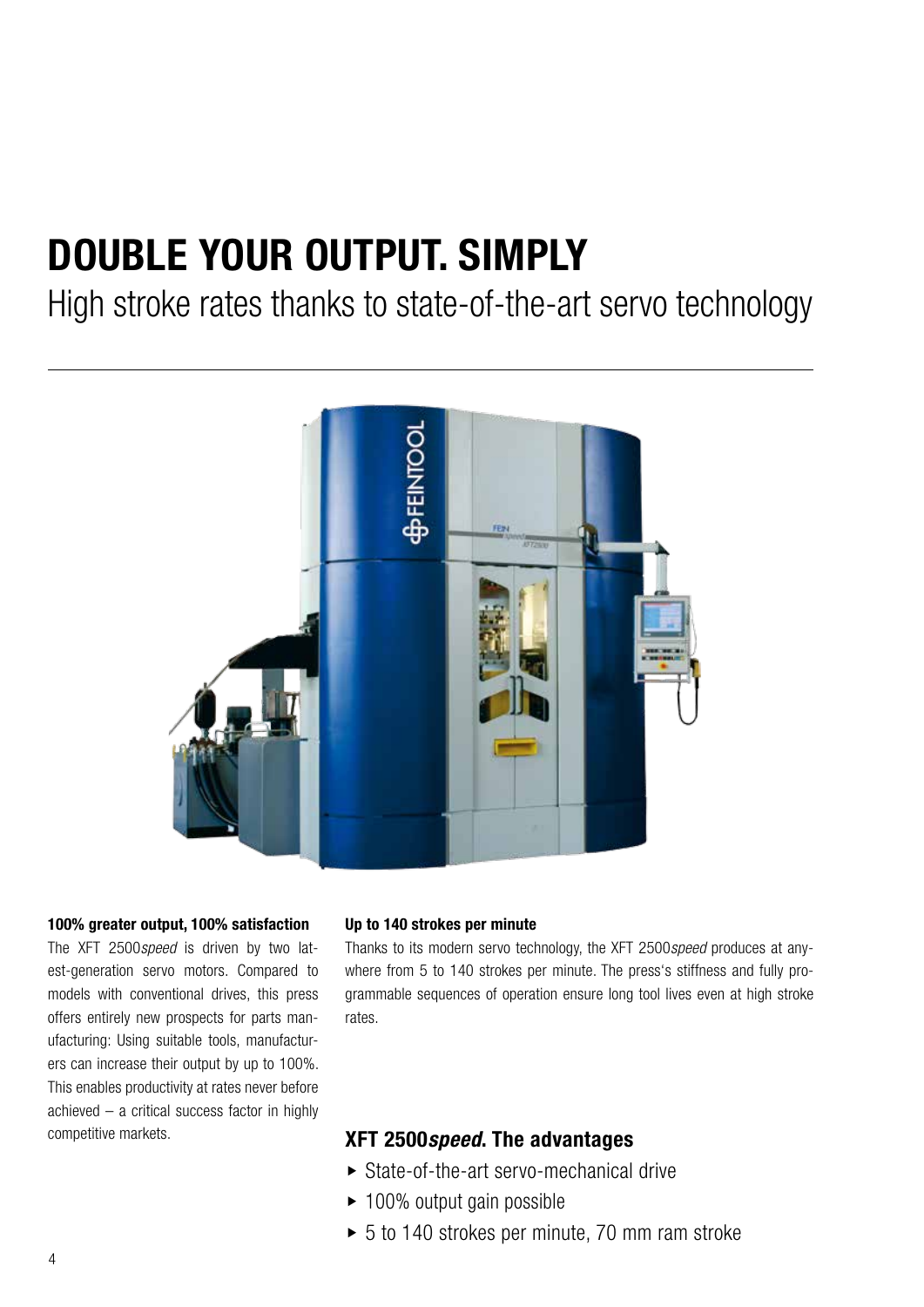# **SPEED. PRECISELY CONTROLLED**

### Optimum sequences of operation for every tool



Simple, free programmable sequences of operation

### **Milliseconds for productivity**

The servo technology of the XFT 2500*speed* makes free programming of sequences of operation a simple task. In practice, this means that process parameters can be set and adjusted with maximum precision: Motions like acceleration, braking, part ejection or even stopping can be defined to accuracies of within two milliseconds. It goes without saying that these capabilities enable manufacturers to maximize the output of any process.



### **The tool for fresh success**

Combined with new tool concepts, the modern servo-mechanical drive makes it possible to take additional strides in productivity. To fully utilize all this potential, Feintool is today working with its customers to develop the tool concepts of the future.

- $\blacktriangleright$  High-precision sequences of operation
- $\triangleright$  Optimized processes for maximum output
- $\blacktriangleright$  Massive increases in productivity possible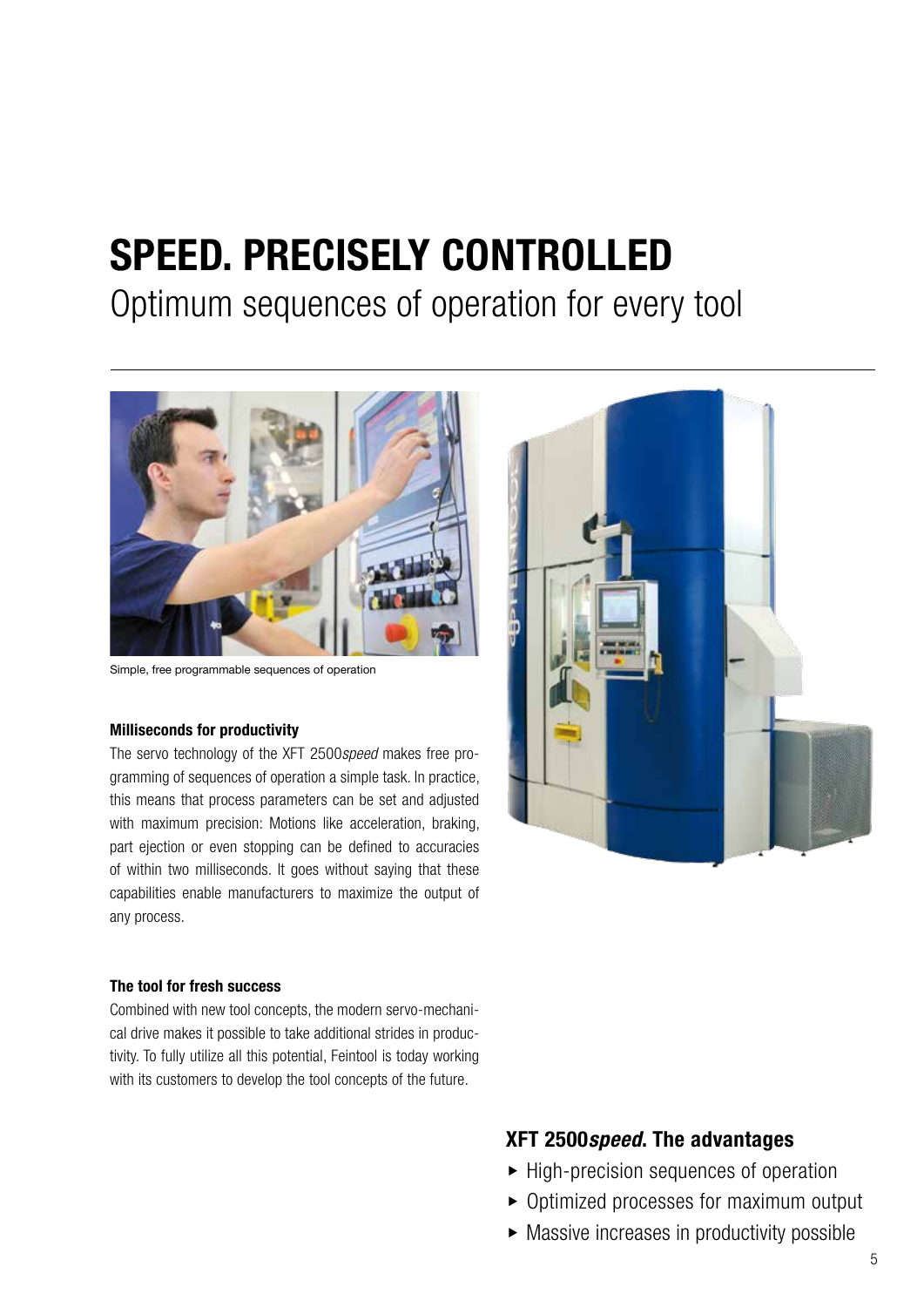# **FLEXIBILITY. IN EVERY DIRECTION**

Tool changes in minutes



Tool is also accessible from behind

### **High cost-effectiveness at any batch size**

Long and unprofitable retooling periods and downtimes are now a thing of the past thanks to a number of innovations incorporated during development of the XFT 2500*speed*. Its innovative design enables tools to be changed rapidly in a matter of minutes. As a result, parts can be produced in small and medium-sized batches at cost-effectiveness rates never before known.

### **Tool changes made easy**

Tools are assembled and mounted on bolster plates outside and next to the press while it is still running. The XFT 2500*speed* is fitted with fold-out tool consoles on which the plates are laid for tool removal and installation. These consoles, in conjunction with the new hydraulic tool clamping function, ensure maximum tool-change speed: The old tool is unclamped, rolled onto the console and removed, and the new tool rolled into the press via the console and clamped into place at lightning speed, without the need for bolting.



Fold-out consoles for simple tool changing

- $\blacktriangleright$  Tool changes within minutes
- $\triangleright$  Substantially shorter machine downtimes
- $\blacktriangleright$  High cost-efficiency even for small-series production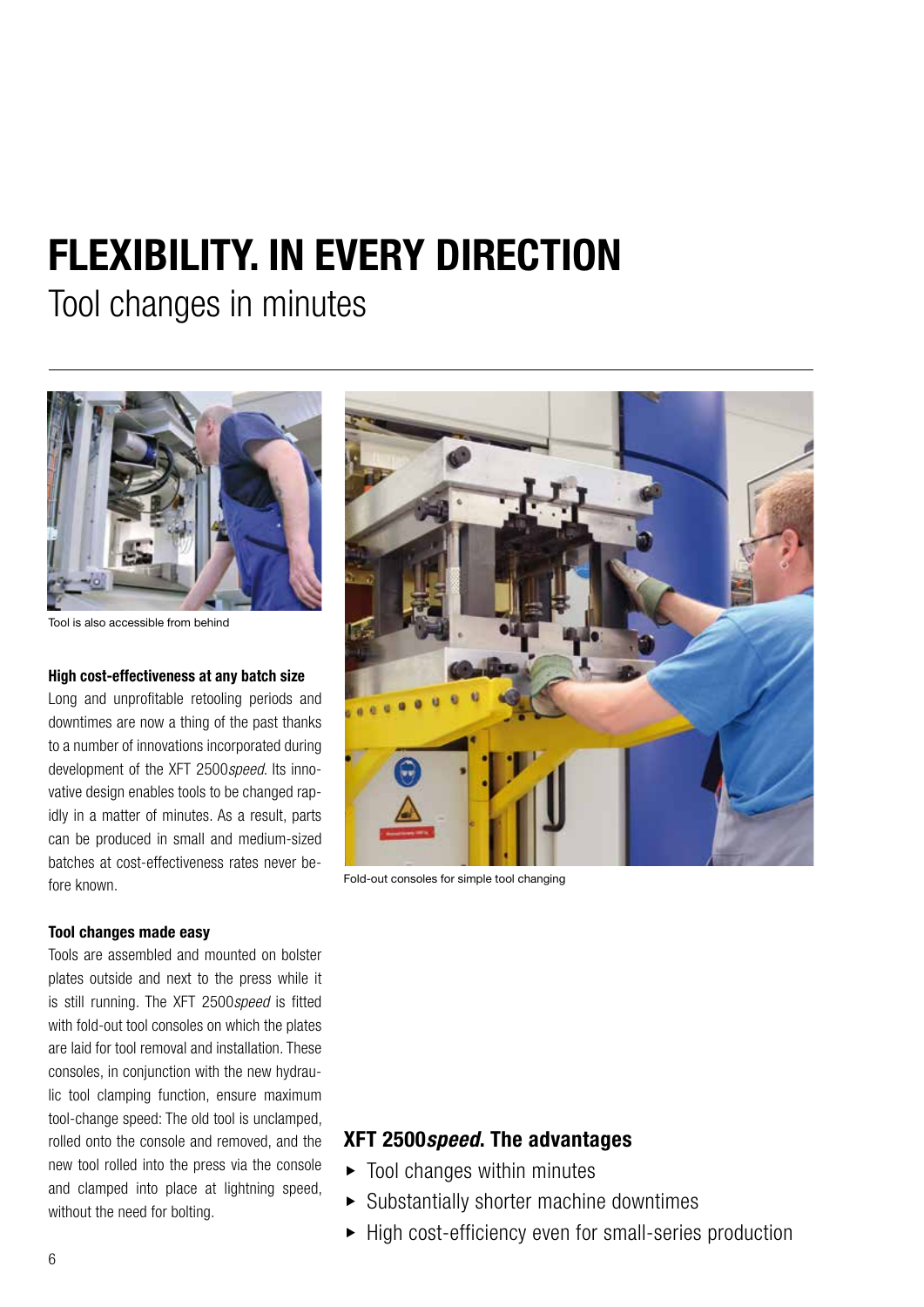# **EFFICIENCY. FOR EVERY PROJECT**

The perfect foundation for countless applications



The enlarged die space of the XFT 2500*speed*

### **Precision and speed for complex components**

The tool space of the XFT 2500*speed* has been enlarged over that of its predecessor models, opening up new ways of efficiently producing parts that can be utilized to gain competitive advantages. This press thus enables a virtually unlimited variety of applications – and is particularly well suited to manufacturing complex components. Furthermore, it is ideal for raising productivity with multi-cavity tools.



A special adapter means that the press does not have to be reconfigured for tools with a moving punch.

### **Guaranteed investment security**

Thanks to its highly flexible die space, the XFT 2500*speed* can easily accommodate existing tools from predecessor models. Earlier investments will thus continue to bear fruit for a long time to come. Moreover, modular tools are used in the press. These have the advantage of only having to replace a single module rather than the entire tool if something is incorrect.

- $\blacktriangleright$  Extended range of applications
- $\blacktriangleright$  Competitive edge
- $\blacktriangleright$  Investment security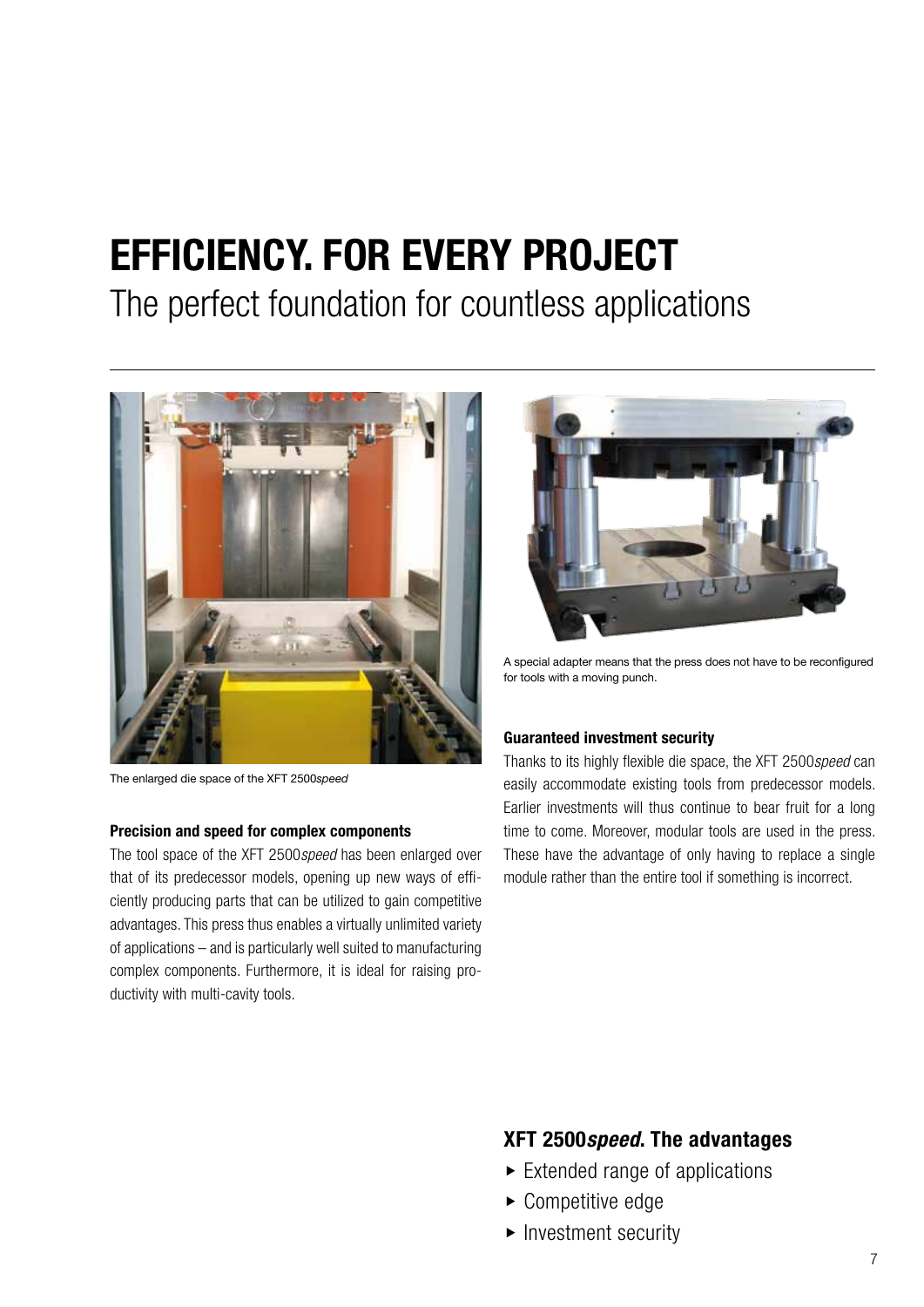# **AVAILABILITY. ALWAYS READY TO GO**

Minimum wear and maximum tool service lives



### **Stay in shape longer**

The XFT 2500*speed* is gentle on tools. Even at very high cycle rates, tool deformation is practically ruled out. This not only reduces tool wear and maximizes service life, it also ensures that even parts fabricated in large-batch production series are of consistently high quality.

### **Well built for stability**

The strength and stiffness of the XFT 2500*speed's* press frame have been optimized. Both the frame and ram guides feature high stiffness properties. In addition, the cast-iron frame ensures maximum stroke damping. All this contributes to the greatest possible parallelism of the press table and thus long tool service lives.

- $\blacktriangleright$  Minimized tool deformation
- $\blacktriangleright$  Long tool service life
- $\triangleright$  Consistently high parts quality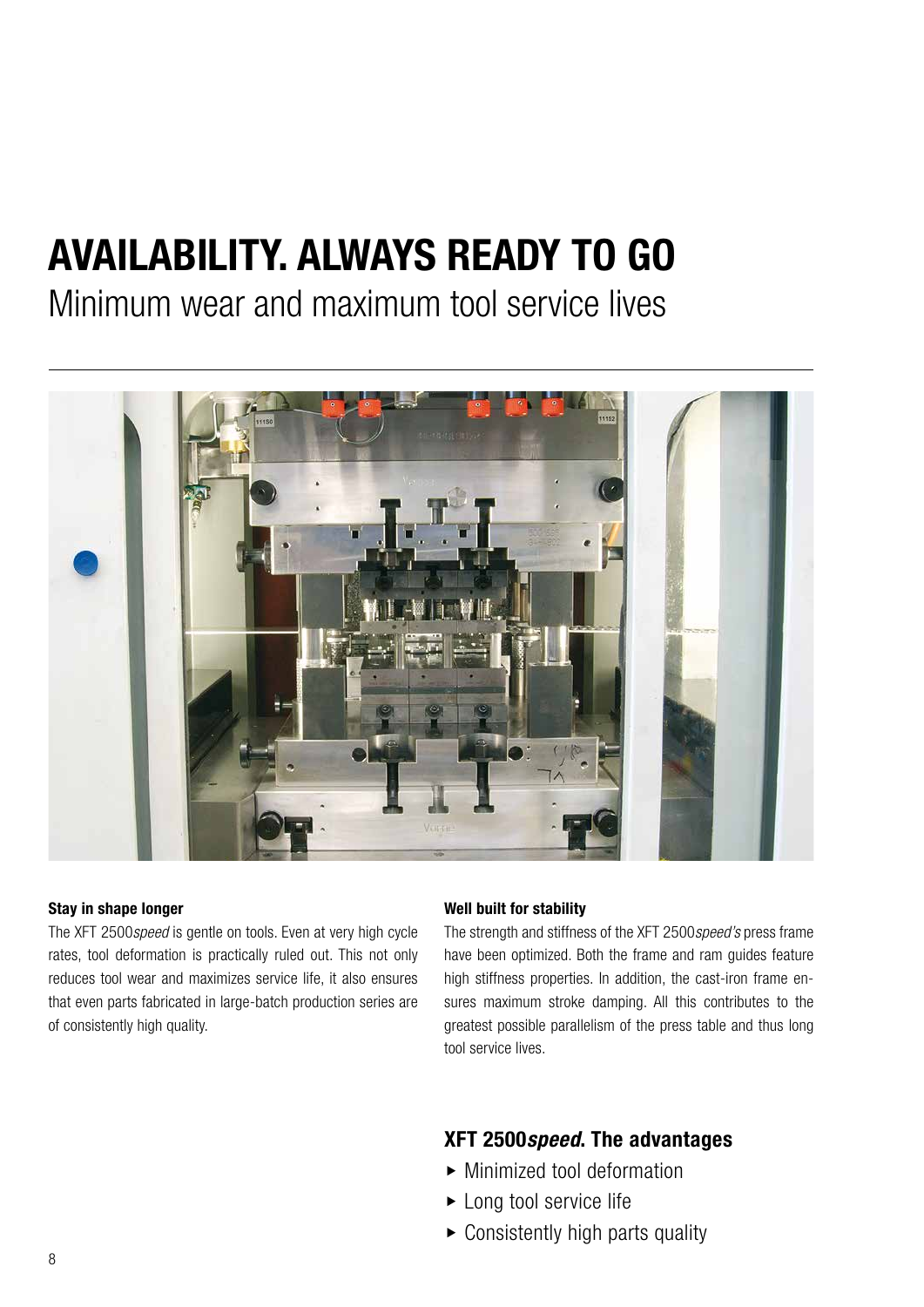# **LONGEVITY. WELL INVESTED** Ready for the coming decades

### **Quality at every level**

When Feintool developed its new XFT*speed* press concept, it paid close attention to ensuring high availability throughout the years. The individual assemblies and components in the XFT 2500*speed* have therefore been systematically designed for decades of operation. Fast and simple maintenance and effortless component replacement help to ensure that your investment will pay off in the long term.

### **Easy care, low maintenance**

The XFT 2500*speed* requires exceedingly little maintenance: Large service ports offer easy access, and lubricant is supplied to all lubrication points in order to minimize maintenance work. Moreover, Feintool stands ready to assist operators at any time. Within minutes, Feintool's specialists can establish an online connection to the machine and fix failures by remote maintenance. Feintool's comprehensive maintenance packages for presses and tools round out its offering for ensuring successful long-term production.



Large service doors ensure best accessibility

- $\triangleright$  All components of the highest quality
- $\blacktriangleright$  Built to work for decades
- $\blacktriangleright$  Simple yet comprehensive maintenance of value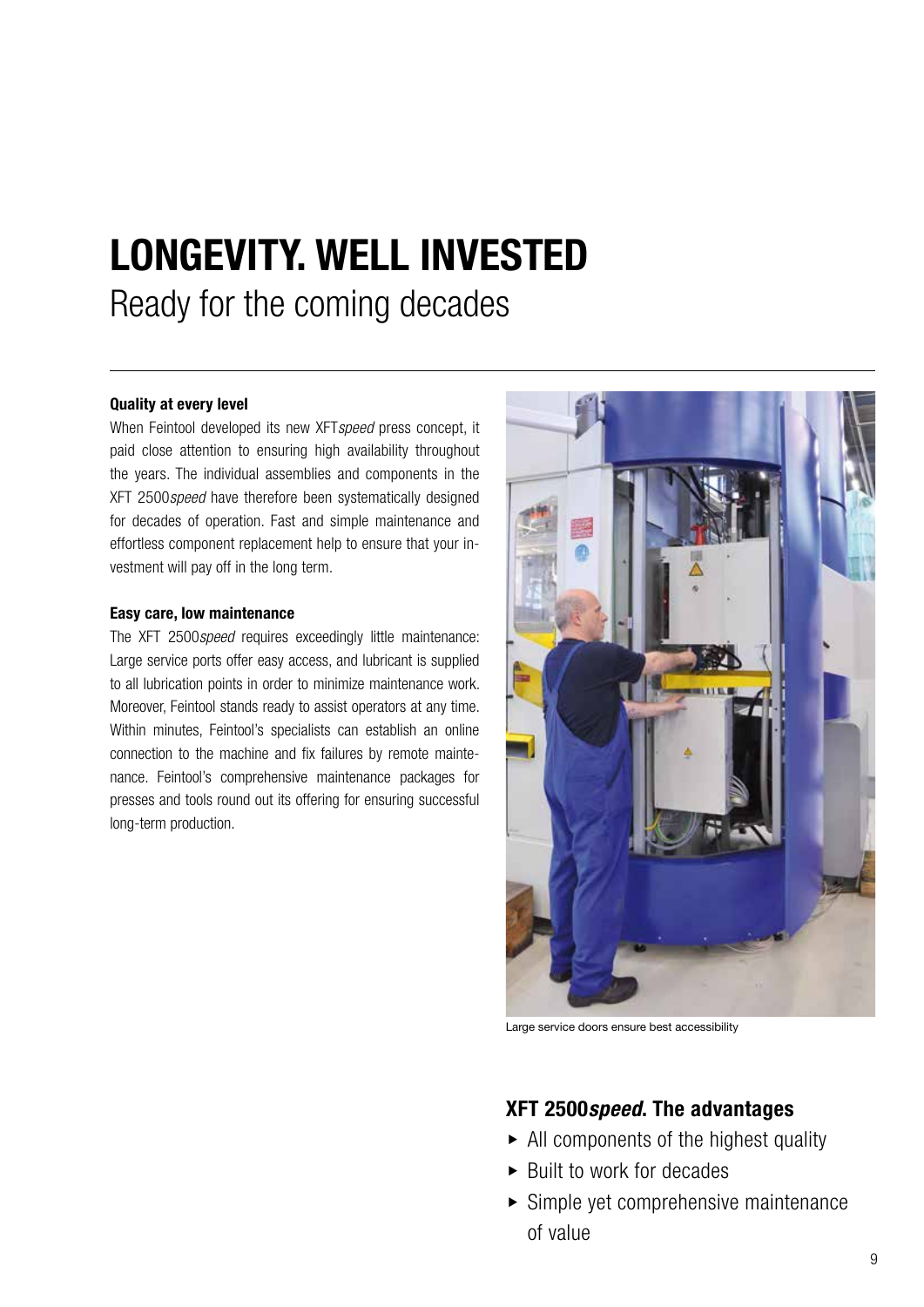### **ENERGY EFFICIENCY. AUTOMATIC SAVINGS**  Ecology and economy in harmony

### **It pays to be clever**

Feintool is committed to sustainable environmental protection, and the company pays close attention to environmental considerations when developing new products. The XFT 2500*speed's* innovative energy management system guarantees minimum energy consumption. This conserves natural resources as well as reducing unit costs – good news for everyone.

### **Servo technology, energy storage and stand-by mode**

The servo-mechanical drive guarantees highly efficient energy use: Thanks to this system, the press only consumes as much energy as it needs to perform the part-specific process. In addition, the press makes use of energy storage: Energy arising from press braking motions is captured and stored, and then re-used when needed. This reduces cost-intensive peak-loading of the electricity grid. And last but not least, the XFT 2500*speed* switches automatically to power-saving stand-by mode when not in use.





Lower energy consumption thanks to innovative energy management

- $\blacktriangleright$  Innovative energy management
- $\blacktriangleright$  Low energy consumption
- $\blacktriangleright$  Lower unit production costs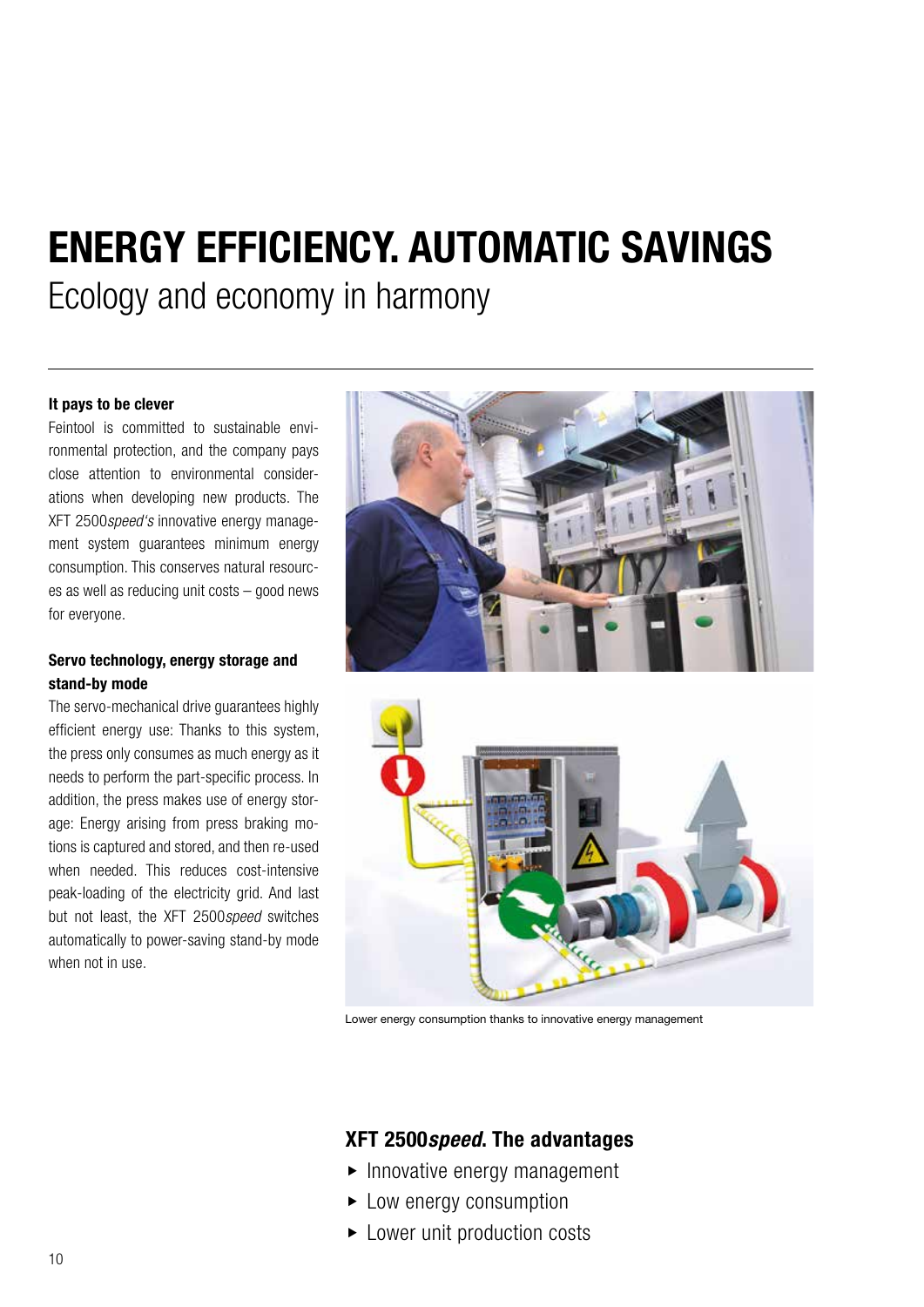### **PROCESSES. PLAYING IT SAFE**

For consistently high part quality

### **Sensitivity for high process reliability**

Other impressive features of the XFT 2500*speed* are its lightening-quick response and process-sensitivity. If complications occur, the interaction between the servo-mechanical drive and the newly designed sensor table substantially shortens the time needed to reach a standstill, even when the press is working at maximum cycle rates. What is more, the direct drive shortens press braking distances considerably and effectively prevents tool damage and partially cut parts.

### **Environment-friendly, impact-free evacuation**

Conventional presses normally use compressed air to evacuate parts. Products can be damaged by impacting against objects. Feintool has eliminated this risk by implementing another new development: The XFT 2500*speed* is fitted as standard with Feintool's new servo removal device, which extracts the fineblanked parts from the tool at high speed without damaging them. Three valuable side effects: high air consumption, oil mist and air noise are gone for good.



The removal device is integrated into the press control system to ensure damage-free part evacuation

- $\blacktriangleright$  Maximum protection against tool breakage
- $\blacktriangleright$  Damage-free parts
- $\blacktriangleright$  Minimized scrap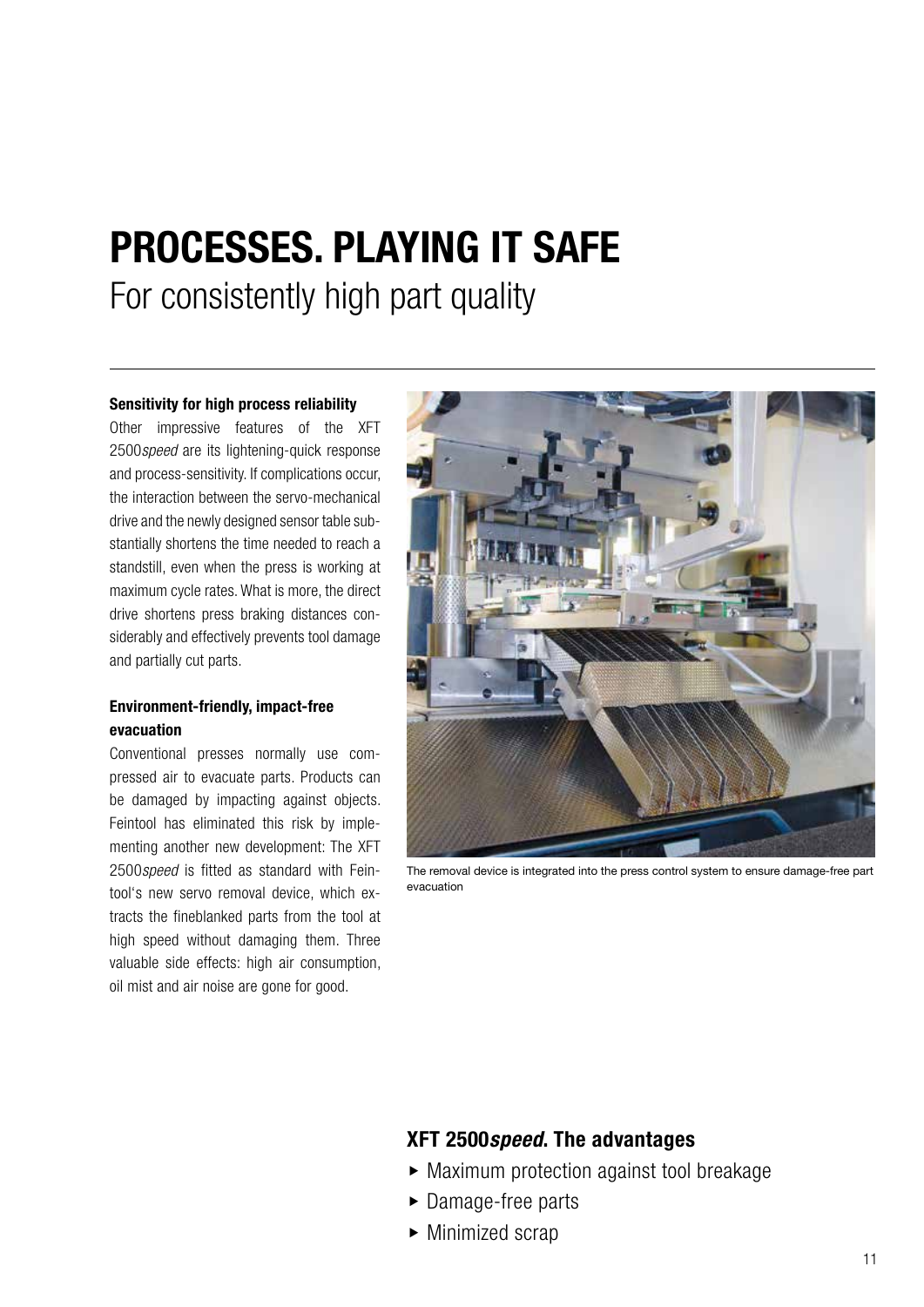# **COMFORT. PROGRAMMING MADE SIMPLE** Feintool Motion Control

### **Process control by touchscreen**

Feintool's proven Motion Control system has been extended to include new elements. Its use in the servo-mechanical XFT 2500*speed*  press opens up new prospects in process control. With its state-of-the-art control engineering and Ethernet technology, the system is equipped for the future, offering actual-value recording and top-quality process performance. Feintool's Motion Control system has a user-friendly touchscreen interface for ease of operation.

### **Every movement under control**

The ram speed and travel cycle of the XFT 2500*speed* can be individually programmed to a previously unachievable depth of detail. Each phase of the motion sequence can be defined and controlled to an accuracy of one hundredth of a second. It is possible to optimize individual process steps at any time. This flexibility enables manufacturers to define the best-fitting, most cost-efficient process for each project.





- $\triangleright$  Maximum process quality
- $\blacktriangleright$  Precise process analysis
- $\triangleright$  Stroke simulation and test stroke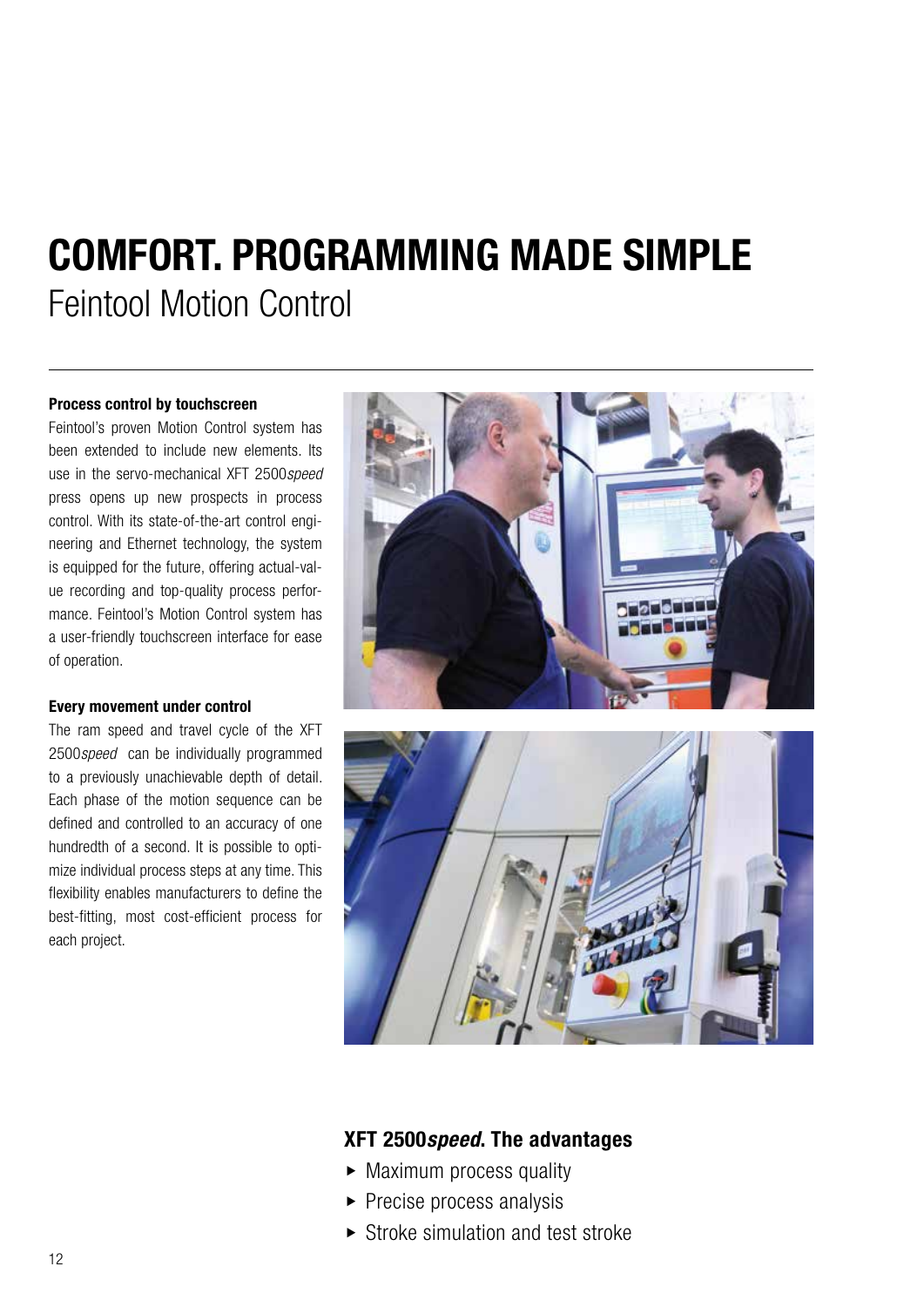## **PERIPHERAL SYSTEMS. COMPLETE PERFORMANCE**

From feeding to removal



Carousel for separate multiple parts removal Feeding line in short long-bed configuration



### **Perfect coordination counts**

Best results can only be achieved with the XFT 2500*speed* if the surrounding peripherals can keep pace with the press's high productivity. Feintool offers peripheral system solutions that are perfectly attuned to the press. Its own experience of producing parts means that Feintool knows the nuances that determine whether or not these solutions are successful.

### **Complete package from a single source**

Feintool holds mature comprehensive solutions at the ready for its customers, geared to providing highly productive operations ranging from individual feeder systems and fully automated tool changers to robots for separate removal of finished parts and scrap. From a single source, our customers obtain the engineering, installation, commissioning and training services for complete facilities.

### **Feeding lines – seamlessly integrated**

Efficient material feeding plays an important part in ensuring the cost-effectiveness of the fineblanking process. Incorporating the feeding line's control and safety technology into the fineblanking press enhances process reliability and system availability by a very significant amount. Feintool can deliver the ideal solution for every challenge by working closely with innovative manufacturers.

- $\triangleright$  Maximum productivity
- $\blacktriangleright$  Individual solutions for peripheral systems
- $\blacktriangleright$  Everything from a single source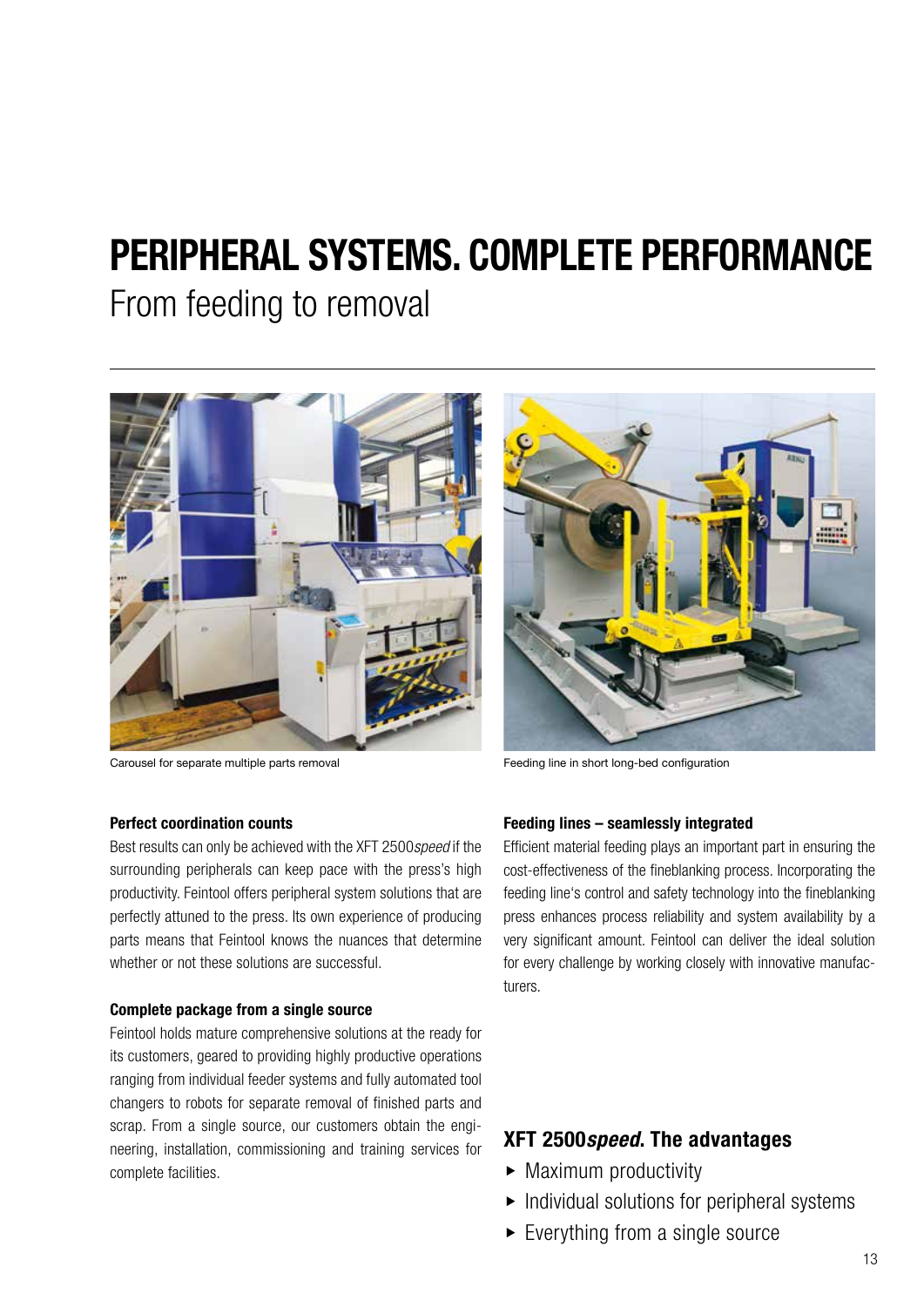# **SERVICES. ALWAYS THERE FOR YOU**

Feintool Service – on call around the world



Preventive on-site maintenance service

### **24/7 Service Hotline – connected worldwide**

Regardless of what time zone your company is manufacturing in, it can access Feintool's know-how at any time via the Service Hotline. Hotline staff are well experienced with Feintool fineblanking systems, and are thus the most competent advisors around. They have a direct line to Feintool's service engineers and original spare parts. Remote diagnostics by telephone or internet serve as the most efficient aid for rapid fault remediation.

### **Smart Maintenance – increasing performance**

Smart Maintenance – increasing performance To increase system availability and cost-efficiency, Feintool offers a smart monitoring and maintenance planning service. Feintool Smart Maintenance helps you to reduce unplanned downtime, optimize maintenance cycles and increase press availability and performance.

#### **eShop – for an even faster response**

Original spare parts can be sourced even more quickly in the Feintool eShop. Online ordering



Professional support by remote maintenance

speeds up both quotation issuing and order handling. Speedy spare parts delivery means that your fineblanking system will quickly be running at maximum performance again.

### **Preventive maintenance – avoiding downtime**

On request, Feintool's service engineers will carry out specified maintenance work on fineblanking systems aimed at preventing unprofitable downtime. They draw on the experience gained by the company at its own production facilities around the world. Preventive maintenance is performed as a supplement to the regular, weekly upkeep work undertaken by your own maintenance staff. Preventive maintenance is geared to the specific press model and mode of operation, and is performed at least once a year.

### **Feintool. Excellent service**

- $\triangleright$  Reachable worldwide around the clock
- $\blacktriangleright$  Minimized downtime
- $\blacktriangleright$  Fewer stoppages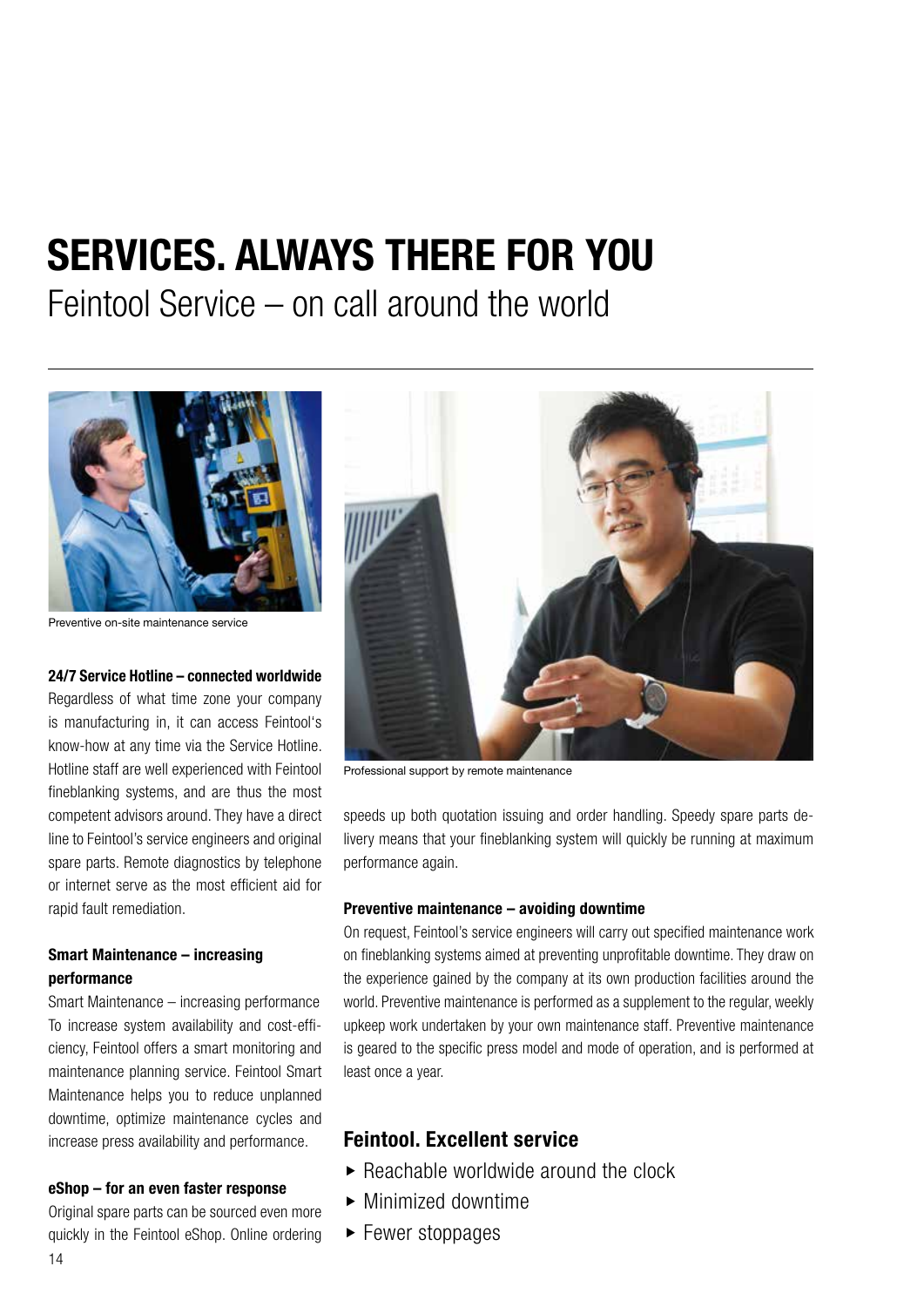# **FEINTOOL – LEADING WORLDWIDE**

### Technology support for demanding customers



Fineblanking technology training

#### **The complete spectrum**

Feintool supplies total solutions comprising presses, tools and peripheral systems for fineblanking and forming technology. Feintool's activities focus on customer-specific development and production as well as comprehensive support comprising consulting services, engineering and training.

To ensure project success, presses, tool systems, materials technology and component design must all be geared to each other. As a globally operating provider, Feintool unites all of these core competencies, giving it the foundation needed to deliver comprehensive techno-



Feintool technological knowledge for every segment

### **No detours – direct to the best solution**

The specialists at Feintool support their customers along the entire process chain. The advice they offer covers everything from component and tool design and materials to lubricants. Customers also benefit from Feintool's skills in process optimization, machine operation and preventive maintenance of their systems.

### logical consulting and customer support. **Feintool – Expertise from the technology leader**

- $\triangleright$  Comprehensive technological consulting
- $\blacktriangleright$  Process optimization
- $\triangleright$  Services from a single source